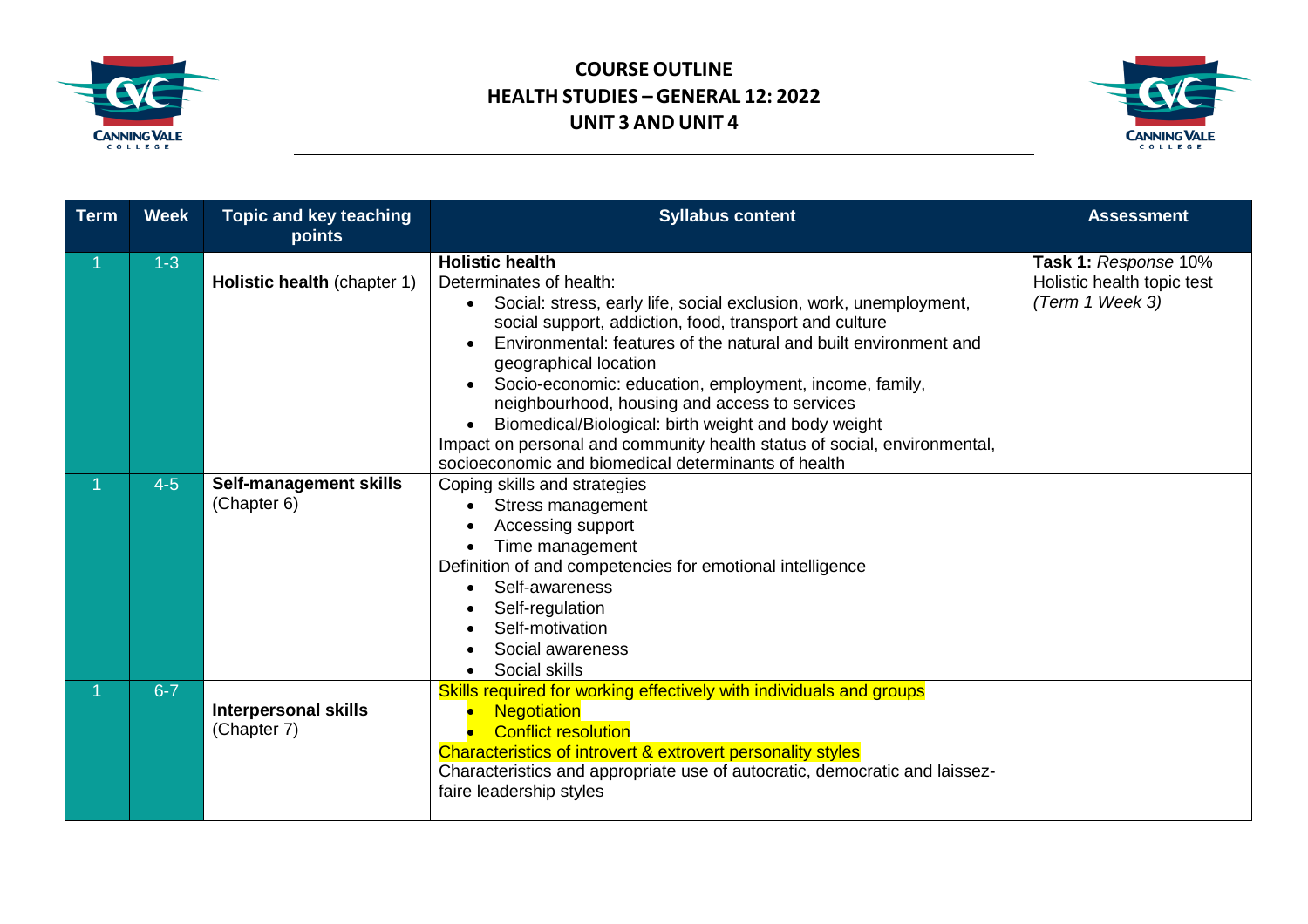



|                | 8       | Principles, frameworks,<br>models and theories<br>(Chapter 3) | Definition of health promotion<br>Purpose and elements of the Ottawa Charter for health promotion                                                                                                                                                                                                                                                                                                                                                                           |                                                                                                                    |
|----------------|---------|---------------------------------------------------------------|-----------------------------------------------------------------------------------------------------------------------------------------------------------------------------------------------------------------------------------------------------------------------------------------------------------------------------------------------------------------------------------------------------------------------------------------------------------------------------|--------------------------------------------------------------------------------------------------------------------|
| $1 - 2$        | $8 - 2$ | <b>Actions and strategies</b><br>(chapter 2)                  | <b>Action areas of the Ottawa Charter</b><br>building healthy public policy<br>developing personal skills<br>creating supportive environments<br>strengthening community action<br>reorienting health services                                                                                                                                                                                                                                                              | Task 2: Response10%<br>Public health policy -<br>Ottawa charter<br>(Due: Term 2 Week 2)                            |
| $\overline{2}$ | $3-5$   | <b>Externally Set Task</b>                                    | <b>Revision &amp; preparation for EST</b>                                                                                                                                                                                                                                                                                                                                                                                                                                   | <b>Task 3: EST 15%</b><br>(Term 2 Date TBC)                                                                        |
| $\overline{2}$ | $6 - 8$ | Principles, frameworks,<br>models and theories<br>(Chapter 9) | Definition and purpose of community development<br>Community development principles<br>Sustainability<br>diversity<br>Social justice<br>human rights<br>Addressing disadvantage<br>Valuing local culture, knowledge, skills and resources<br>Relationship between participation and empowerment in community<br>development<br>Definition of chronic conditions<br>Have complex and multiple causes<br>May affect individuals either alone or as comorbidities<br>$\bullet$ | Task 4: Response 5%<br>Letter to Minister of Health<br>regarding community<br>health issue<br>(Due: Term 2 week 8) |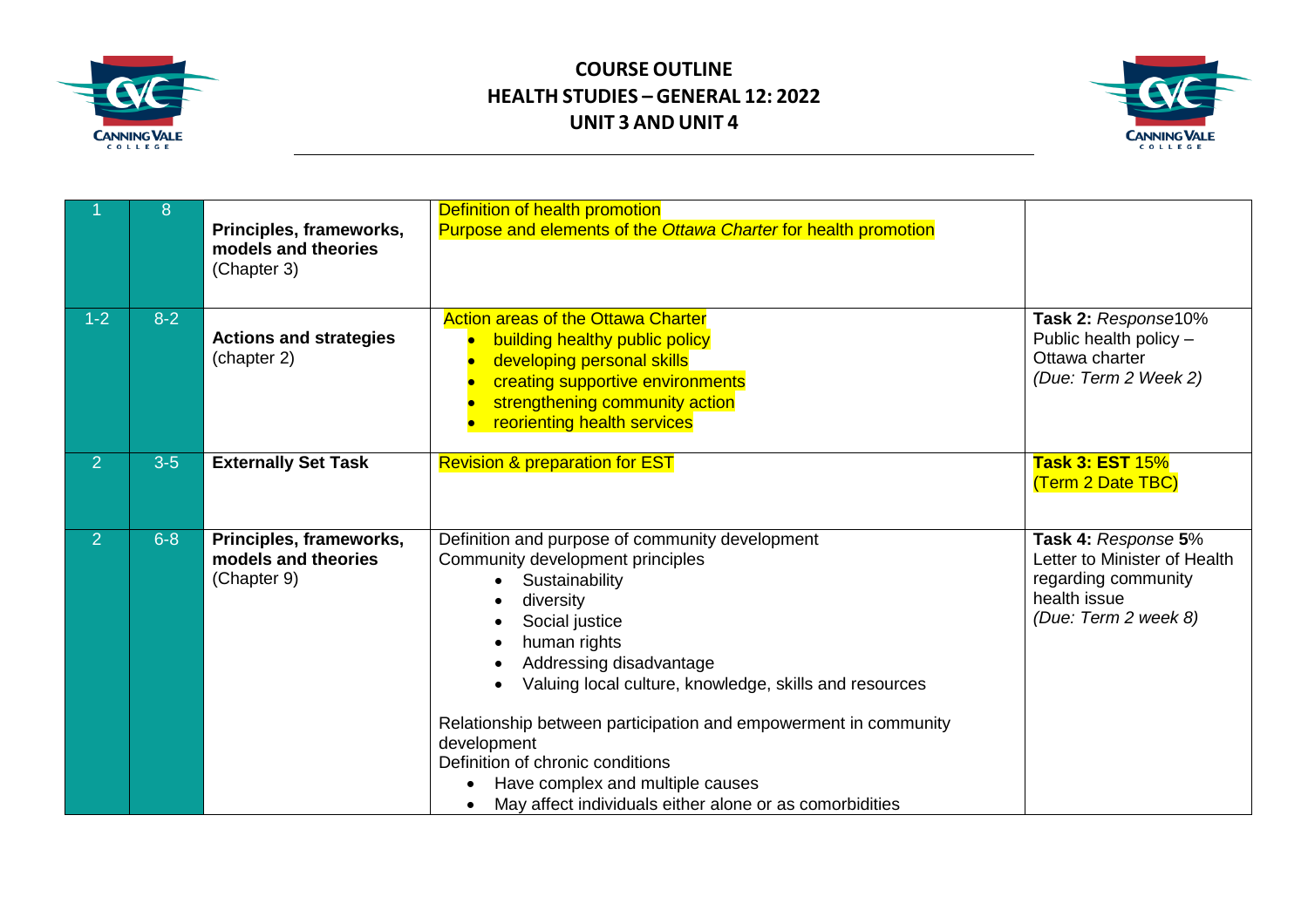



|                |          |                                              | Usually have a gradual onset, although they can have sudden onset<br>and acute stages<br>Occur across the life cycle, although they become more prevalent<br>with older age<br>Can compromise quality of life and create limitations and disability<br>$\bullet$<br>Are long-term and persistent, and often lead to a gradual<br>deterioration of health and loss of independence<br>While not usually immediately life threatening, are the most common<br>and leading cause of premature mortality                                                                                                                                |                                                                                          |
|----------------|----------|----------------------------------------------|-------------------------------------------------------------------------------------------------------------------------------------------------------------------------------------------------------------------------------------------------------------------------------------------------------------------------------------------------------------------------------------------------------------------------------------------------------------------------------------------------------------------------------------------------------------------------------------------------------------------------------------|------------------------------------------------------------------------------------------|
| $\overline{2}$ | $8 - 10$ | Health Inquiry (chapter 8)                   | Planning a health inquiry<br>Identification and description of a health issue<br>Development of focus questions to research a health issue<br>Use of a range of information to explore a health issue<br>Identification and use a range of reliable information sources<br>$\bullet$<br>Identification and application of criteria for selecting information<br>sources<br>Interpretation of information<br>Summary of information<br>$\bullet$<br>Identification of trends and patterns in data<br>$\bullet$<br>Development of general conclusions<br>$\bullet$<br>Presentation of findings in appropriate format to suit audience | Task 5: Health Inquiry 10%<br>Community health<br>investigation<br>(Due: Term 2 Week 10) |
| 3              |          | Beliefs, attitudes and values<br>(Chapter 5) | Purpose and elements of the health belief model<br>perceived susceptibility<br>$\circ$<br>perceived severity<br>$\circ$<br>perceived barriers<br>$\circ$<br>perceived benefits<br>$\circ$<br>cues to action<br>$\circ$<br>self-efficacy<br>$\circ$                                                                                                                                                                                                                                                                                                                                                                                  |                                                                                          |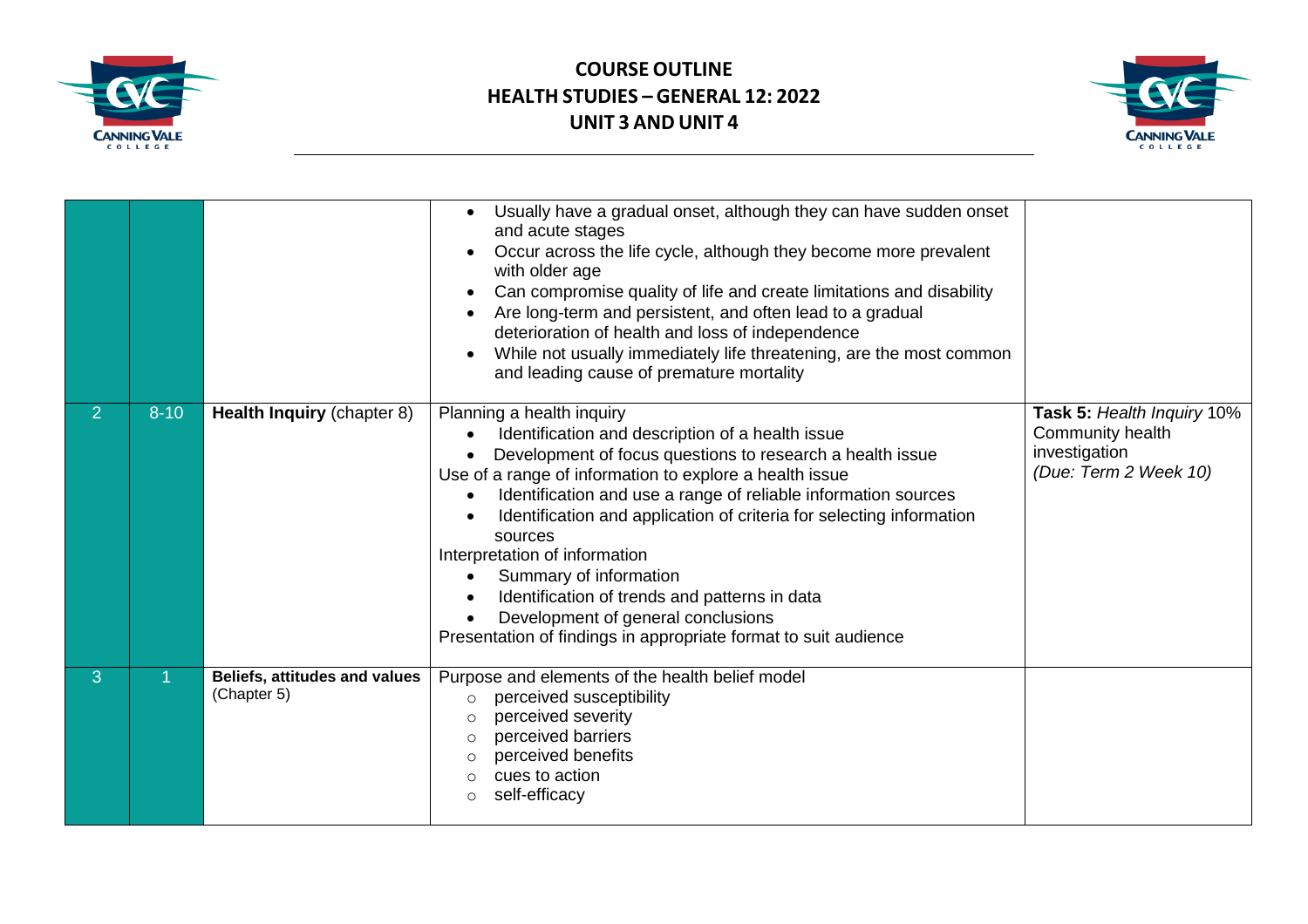



| 3 | $2 - 3$        | <b>Actions and strategies</b><br>(chapter 3)                  | Measures of health status:<br>Mortality<br>$\bullet$<br>life expectancy<br>Preventative strategies to maintain, avoid or manage risk for personal and<br>community health:<br>Screening<br>Immunisation<br><b>Health education</b><br>Categories of prevention:<br>Primary<br>$\bullet$<br>Secondary<br>Tertiary<br>Definition and importance of extrinsic and intrinsic motivation for behaviour<br>change | Task 6: Health Inquiry 10%<br>Lifestyle related health<br>issue evident in Australian<br>community<br>(Due: Term 3 Week 4) |
|---|----------------|---------------------------------------------------------------|-------------------------------------------------------------------------------------------------------------------------------------------------------------------------------------------------------------------------------------------------------------------------------------------------------------------------------------------------------------------------------------------------------------|----------------------------------------------------------------------------------------------------------------------------|
| 3 | 4              | Principles, frameworks,<br>models and theories<br>(Chapter 3) | Steps in the stages of change model:<br>Pre-contemplation<br>Contemplation<br>Preparation<br>Action<br>Maintenance<br>Relapse                                                                                                                                                                                                                                                                               |                                                                                                                            |
| 3 | 5 <sup>5</sup> | <b>Beliefs, attitudes and</b><br>values (Chapter 3)           | Social Marketing<br>Definition<br>$\bullet$<br>Product, price, place, promotion<br>Examples of social marketing campaigns                                                                                                                                                                                                                                                                                   | Task 7: Project 20%<br>(Follows from Health Inquiry task)<br><b>Health Promotion Project</b><br>(Due: Term 3 week 6)       |
| 3 | 6              | Social and cultural norms<br>(Chapter 5)                      | Influence of the media on social norms and health behaviour                                                                                                                                                                                                                                                                                                                                                 |                                                                                                                            |